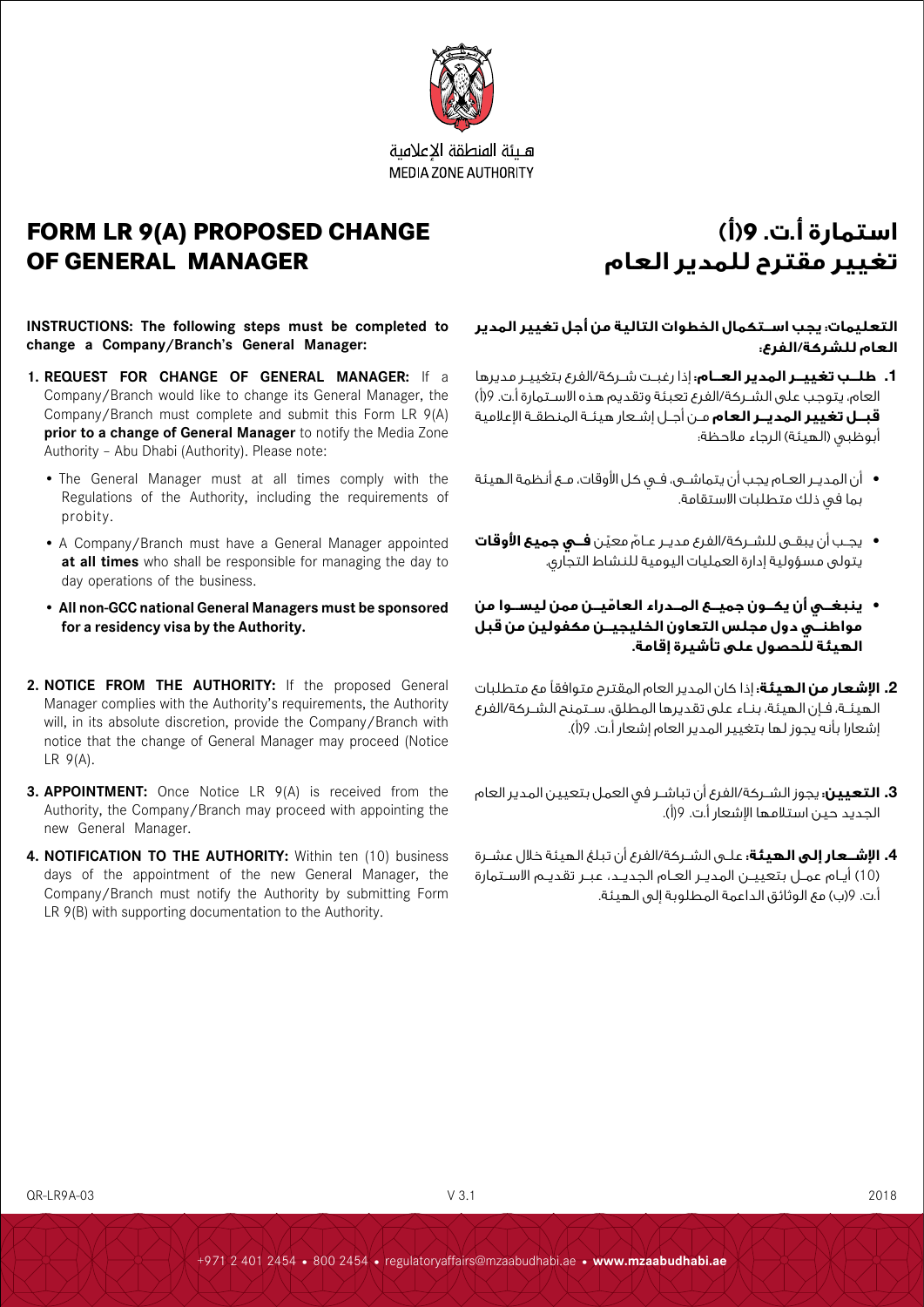

### هـيئة المنطقة الإعلامية MEDIA ZONE AUTHORITY

| <b>PART A: COMPANY DETAILS</b>                                                                                                              |               |                                                                                                                                        | الجزء أ. تفاصيل الشركة                       |
|---------------------------------------------------------------------------------------------------------------------------------------------|---------------|----------------------------------------------------------------------------------------------------------------------------------------|----------------------------------------------|
| Registration Number                                                                                                                         |               |                                                                                                                                        | رقم السجل                                    |
| Company Name                                                                                                                                |               |                                                                                                                                        | اسم الشركة                                   |
| PART B: PROPOSED GENERAL MANAGER DETAILS<br>الجزء ب: تفاصيل عن المدير العام الجديد                                                          |               |                                                                                                                                        |                                              |
| Name                                                                                                                                        |               |                                                                                                                                        | الاسم                                        |
| <b>UAE Mobile Number</b>                                                                                                                    |               |                                                                                                                                        | رقم الهاتف<br>المتحرك الإماراتي              |
| Email                                                                                                                                       |               |                                                                                                                                        | البريد الإلكتروني                            |
| Nationality                                                                                                                                 | Please Select |                                                                                                                                        | الجنسية                                      |
| Passport Number                                                                                                                             |               |                                                                                                                                        | رقم جواز السفر                               |
| Residential Address:                                                                                                                        |               |                                                                                                                                        | مكان الإقامة                                 |
| Has the proposed General Manager ever been convicted of a criminal<br>offence for which he/she has been prosecuted in the UAE or elsewhere? |               | هل ســبق وأدين المدير العام المقترح عــن أي جريمة جنائية وحوكم عليها<br>فى الإمارات العربية المتحدة أو خارجها؟                         |                                              |
| $\Box$ Yes                                                                                                                                  | $\Box$ No     | $J \Box$                                                                                                                               | ∏ نعم                                        |
| If Yes, please provide details.                                                                                                             |               | في حال الإجابة بـ"نعم"، يرجى توفير التفاصيل ذات الصلة.                                                                                 |                                              |
| Is the proposed General Manager a General Manager and/or Officer of<br>a company or branch within the Media Zone - Abu Dhabi?               |               | هل شغل المدير العام الجديد أي منصب كمدير عام أو عضو مجلس إدارة في<br>أي شركة مرخصة / أو فرع لشركة لدى هيئة المنطقة الإعلامية – أبوظبي؟ |                                              |
| $\Box$ Yes                                                                                                                                  | $\Box$ No     | $\mathbb{F} \square$                                                                                                                   | ∏ نعم                                        |
| If Yes, please provide details.                                                                                                             |               |                                                                                                                                        | في حال الإجابة بـ"نعم"، يرجى توفير التفاصيل؛ |